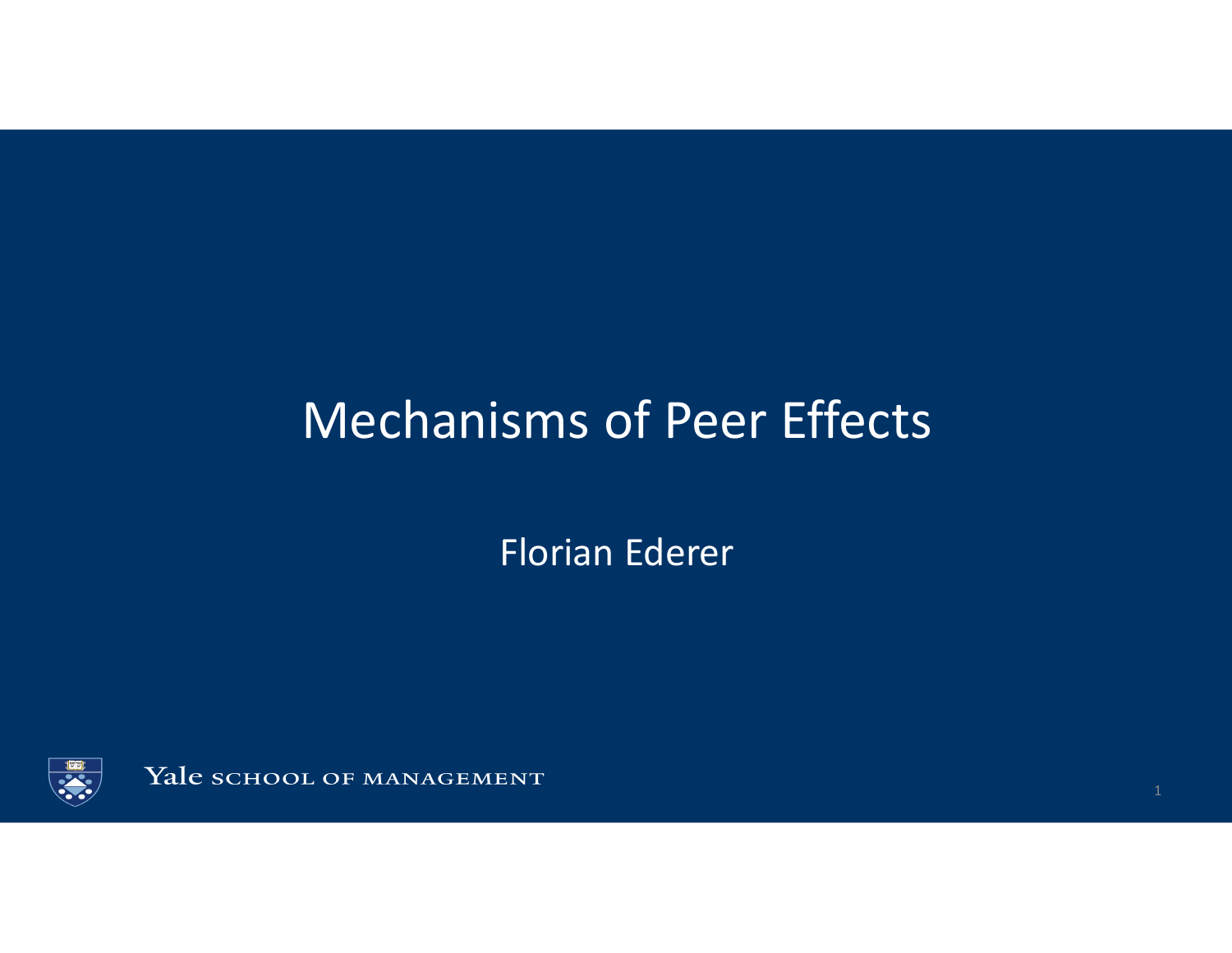## Keeping up with the Joneses



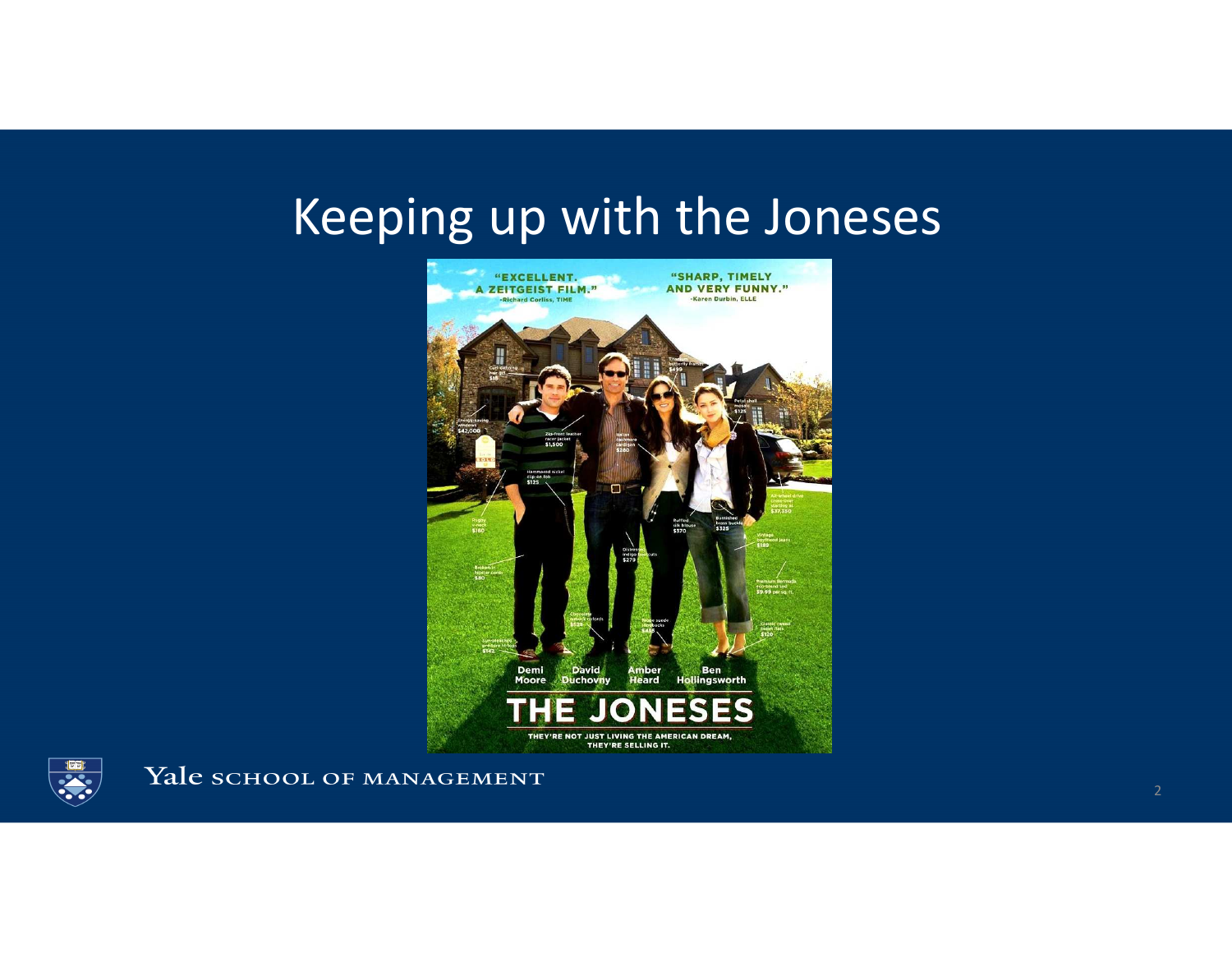### Peer Effects ... Everywhere?

- • Angrist (2014), MIT Economics Professor, 70,000+ citations
	- "Like many in my cohort, I smoked marijuana repeatedly throughout the day in high school. Most of my friends smoked a lot of dope too. Ten years later, my youngest brother went to the same high school, but he didn't smoke nearly as much dope as my friends and I did, something that worried me at the time. My brother's friends also smoked little. In fact, by the time my brother went to our high school, nobody smoked as much dope as we did in 1975. That must be why my brother smoked so much less than me."
- $\bullet$  Obesity is "contagious" among friends …
	- $-$  hut co are acne headaches and height  $-$  ... but so are acne, headaches, and height!

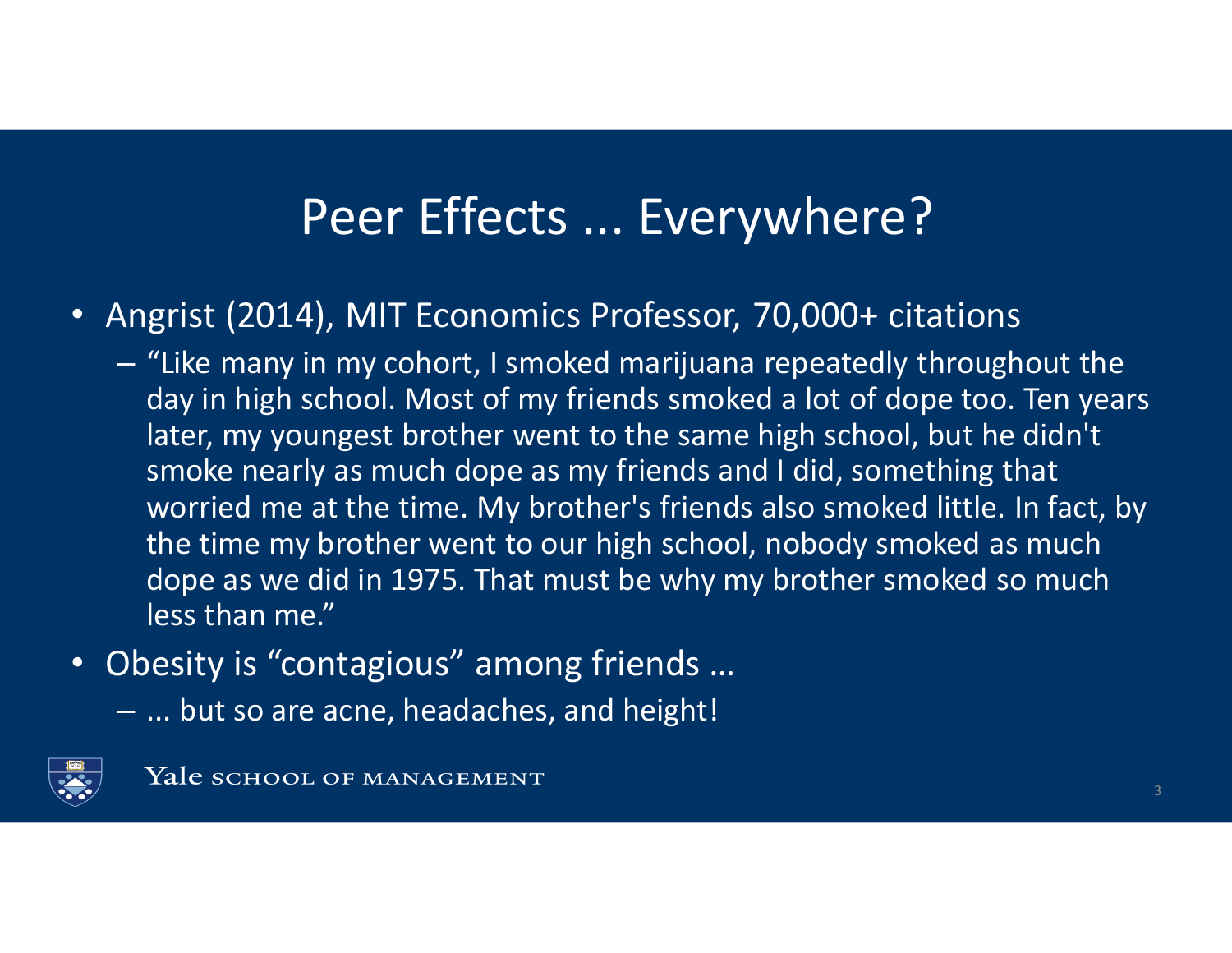# Identifying Causal Peer Effects

- Clean identification is very tricky
	- – Observational data is often not good enough
		- Many studies have dubious conclusions
			- Obesity study
			- Airplane food ordering patterns
	- $\mathcal{L}_{\mathcal{A}}$  , where  $\mathcal{L}_{\mathcal{A}}$  is the set of the set of the set of the set of the set of the set of the set of the set of the set of the set of the set of the set of the set of the set of the set of the set of the Need exogenous variation
- Studies on Dartmouth undergrads, HBS MBAs
	- $\mathcal{L}_{\mathcal{A}}$  , where  $\mathcal{L}_{\mathcal{A}}$  is the set of the set of the set of the set of the set of the set of the set of the set of the set of the set of the set of the set of the set of the set of the set of the set of the  $-$  Random assignment to dorm rooms or class sections
	- $\mathcal{L}_{\mathcal{A}}$  , where  $\mathcal{L}_{\mathcal{A}}$  is the set of the set of the set of the set of the set of the set of the set of the set of the set of the set of the set of the set of the set of the set of the set of the set of the - Significant effect on academic achievement, entrepreneurship decision, corporate acquisitions

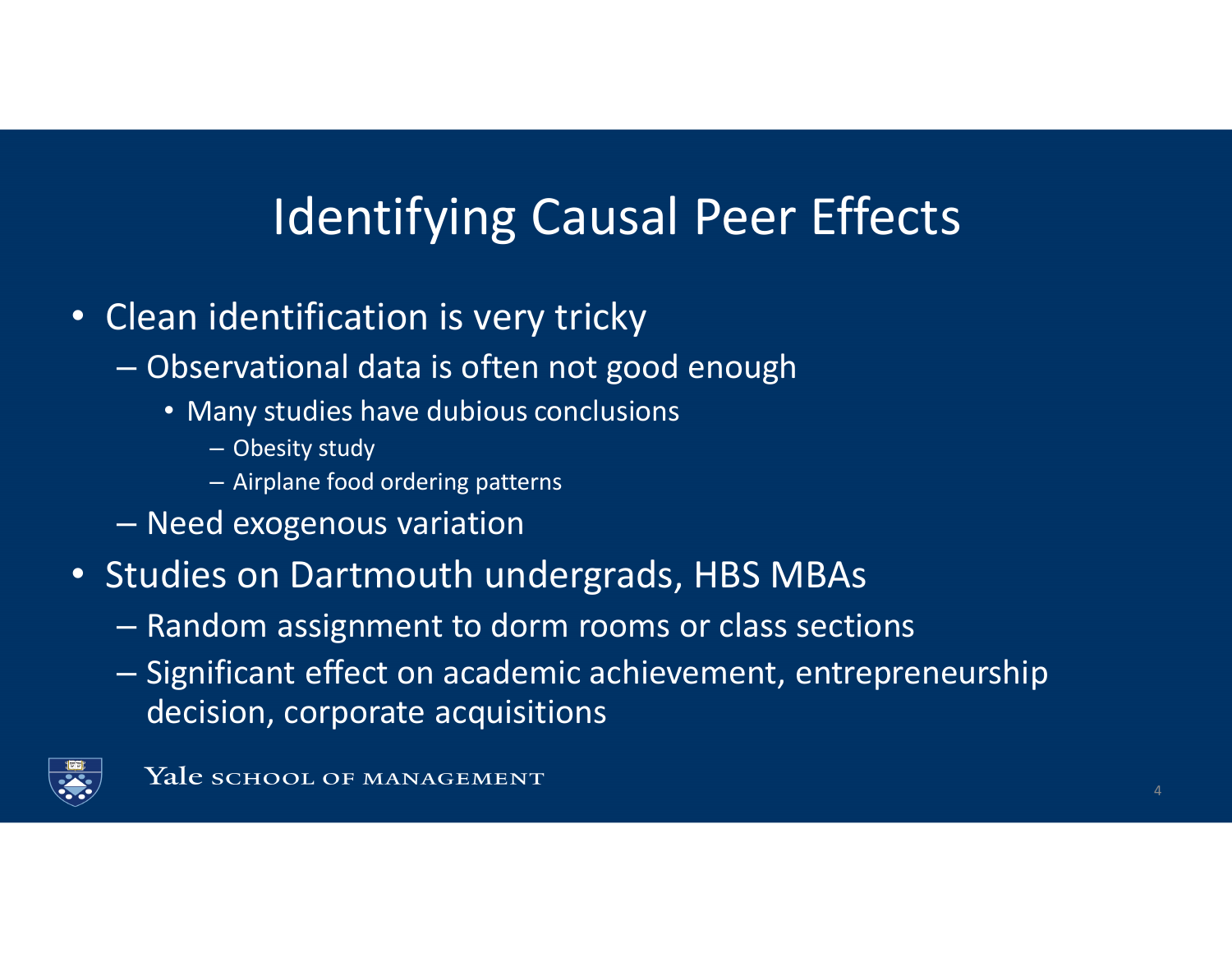# Identifying Mechanisms of Peer Effects

- Several sources could be responsible for causal peer effect
	- – $-$  Social Learning: change in beliefs
	- – $-$  Social Utility: direct effect on utility
- Clean identification is even trickier now
	- – Decouple revealed preference (social learning) from possession (social utility)
	- $\mathcal{L}_{\mathcal{A}}$  , where  $\mathcal{L}_{\mathcal{A}}$  is the set of the set of the set of the set of the set of the set of the set of the set of the set of the set of the set of the set of the set of the set of the set of the set of the  $-$  Field experiment

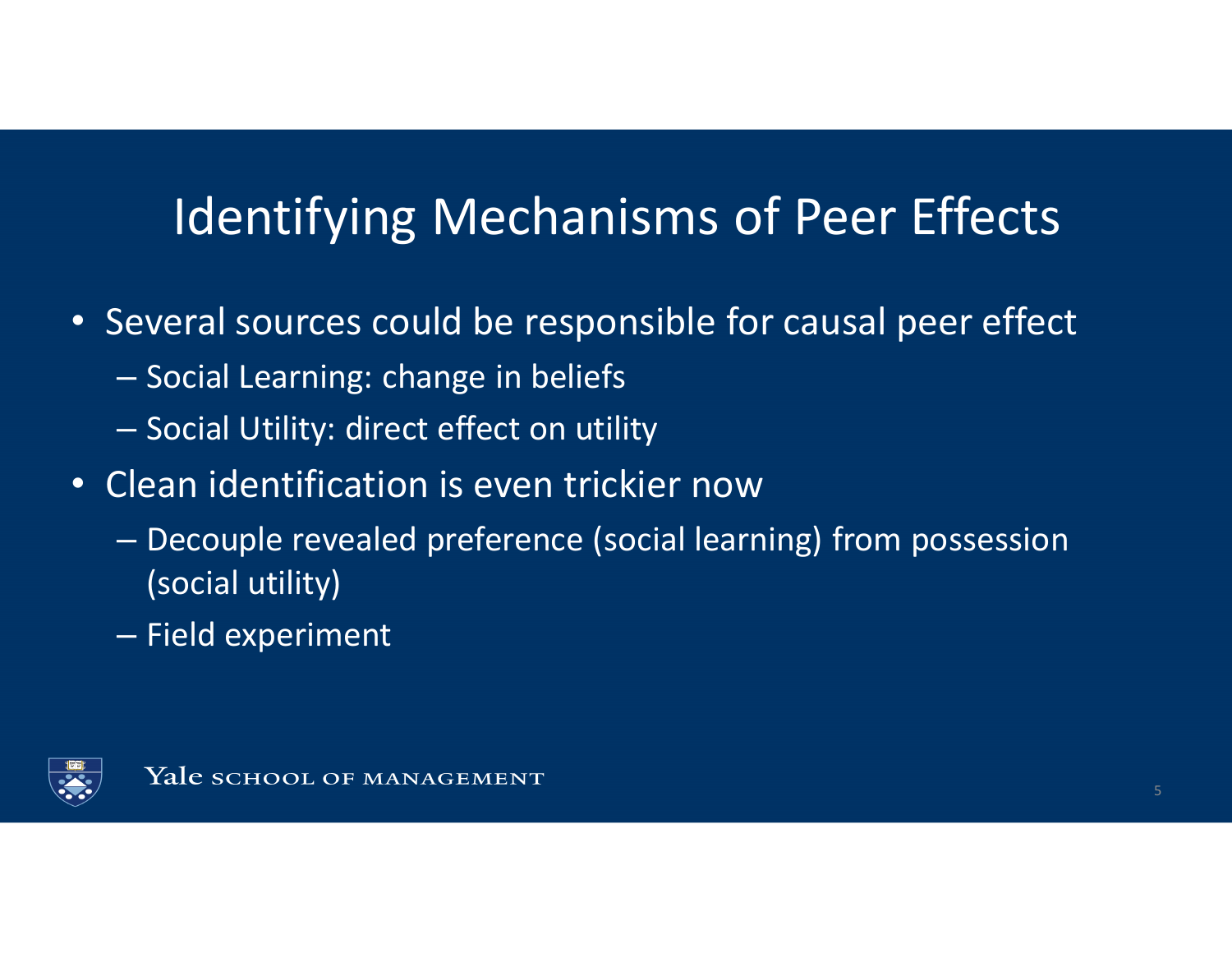#### A New Investment Opportunity



- •Suppose I observe my financially savvy friend investing in a hedge fund
- • Social Learning
	- I know little about the quality of the hedge fund, but I infer that it might be a good investment.
- • Social Utility
	- I fear financially falling behind my friend or I want to keep up my expenditure pattern relative to her

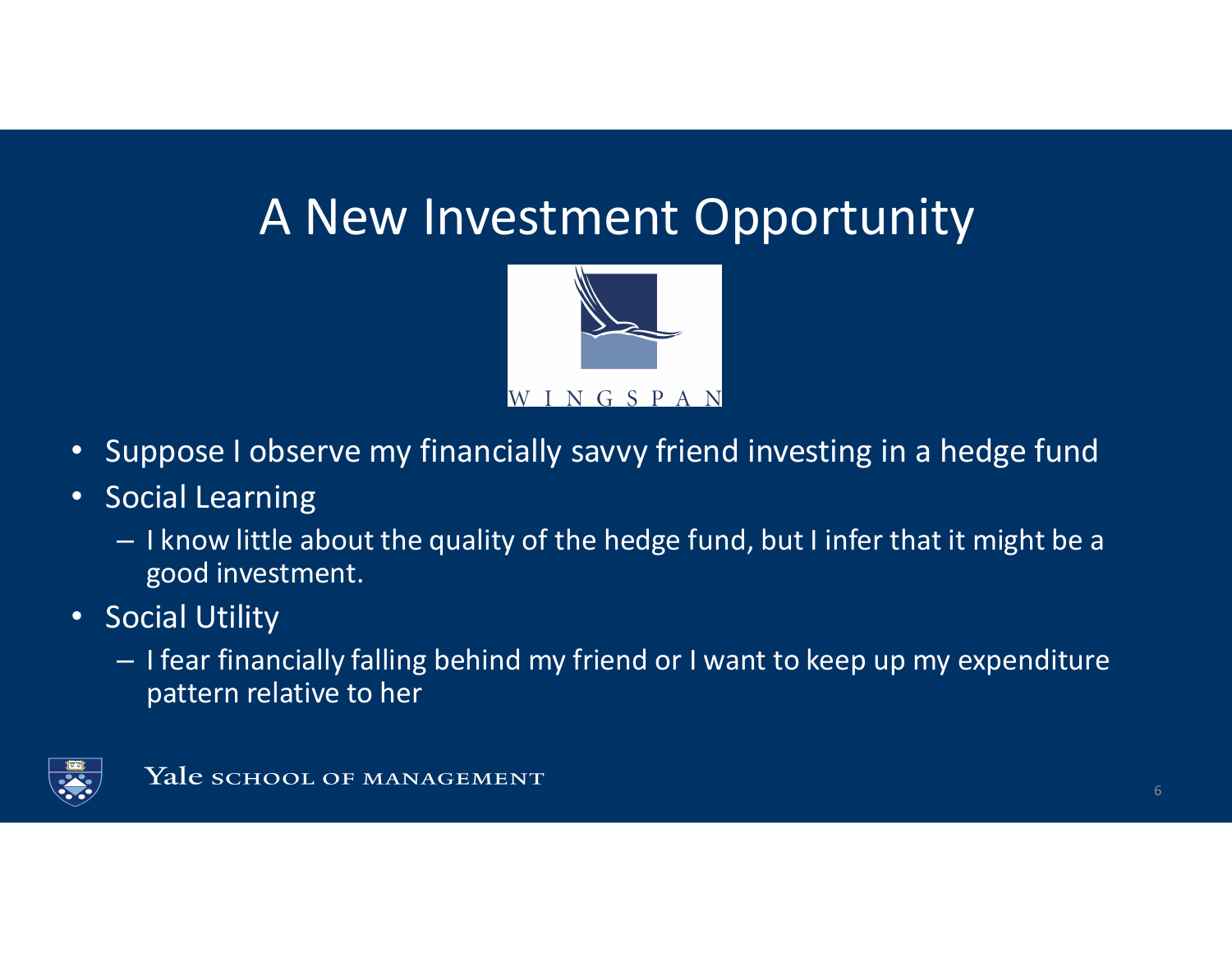### Field Experiment in Brazil

- Implement a high-stakes field experiment that allows to
	- – $-$  Identify overall peer effects in the purchase of a new financial asset,  $\,$
	- – $-$  Disentangle social learning from social utility
- Key ingredient
	- – Lottery to determine whether individuals who choose to purchase an asset are actually allowed to make the investment
	- $\mathcal{L}_{\mathcal{A}}$  , where  $\mathcal{L}_{\mathcal{A}}$  is the set of the set of the set of the set of the set of the set of the set of the set of the set of the set of the set of the set of the set of the set of the set of the set of the  $-$  Lottery decouples revealed preference from possession

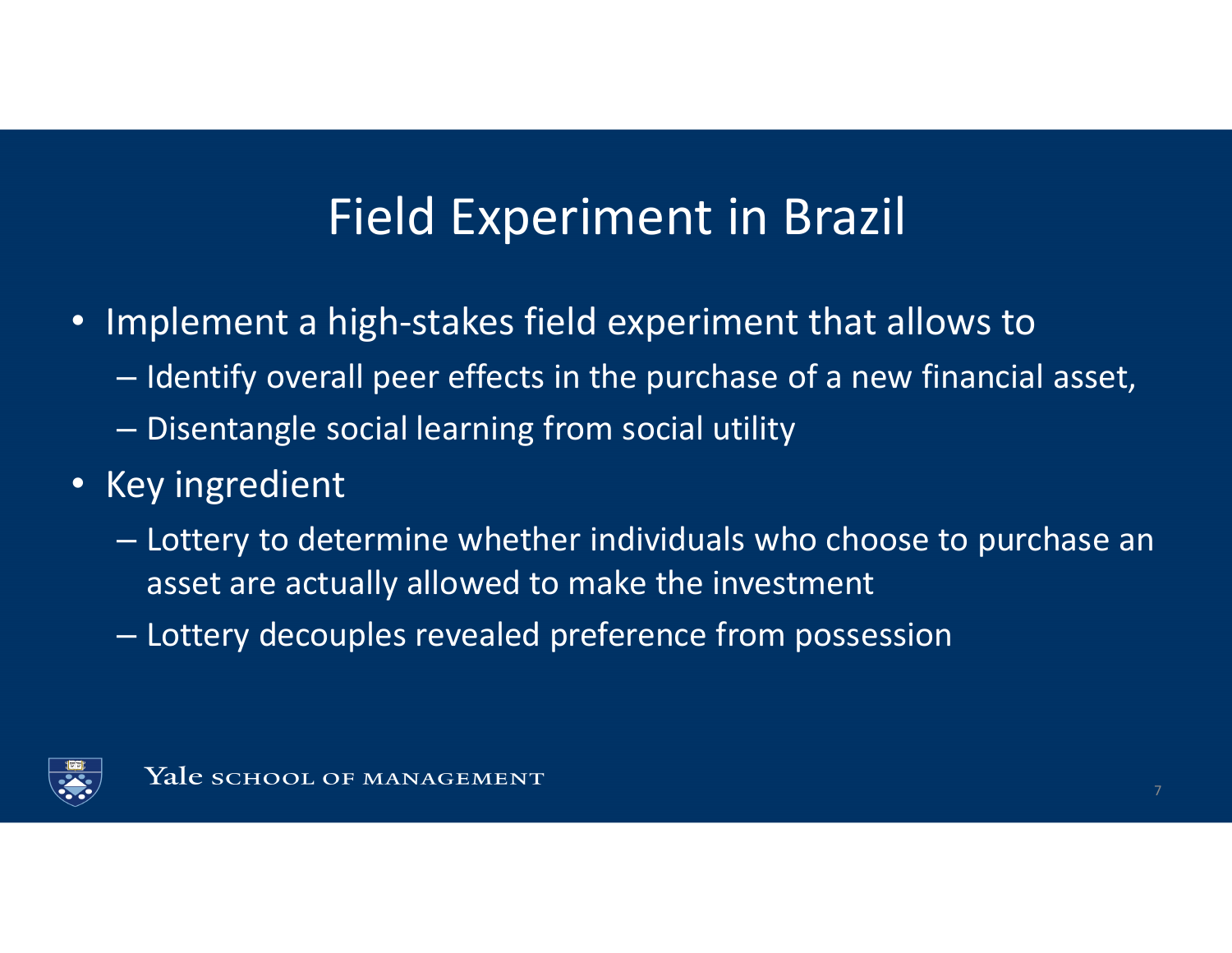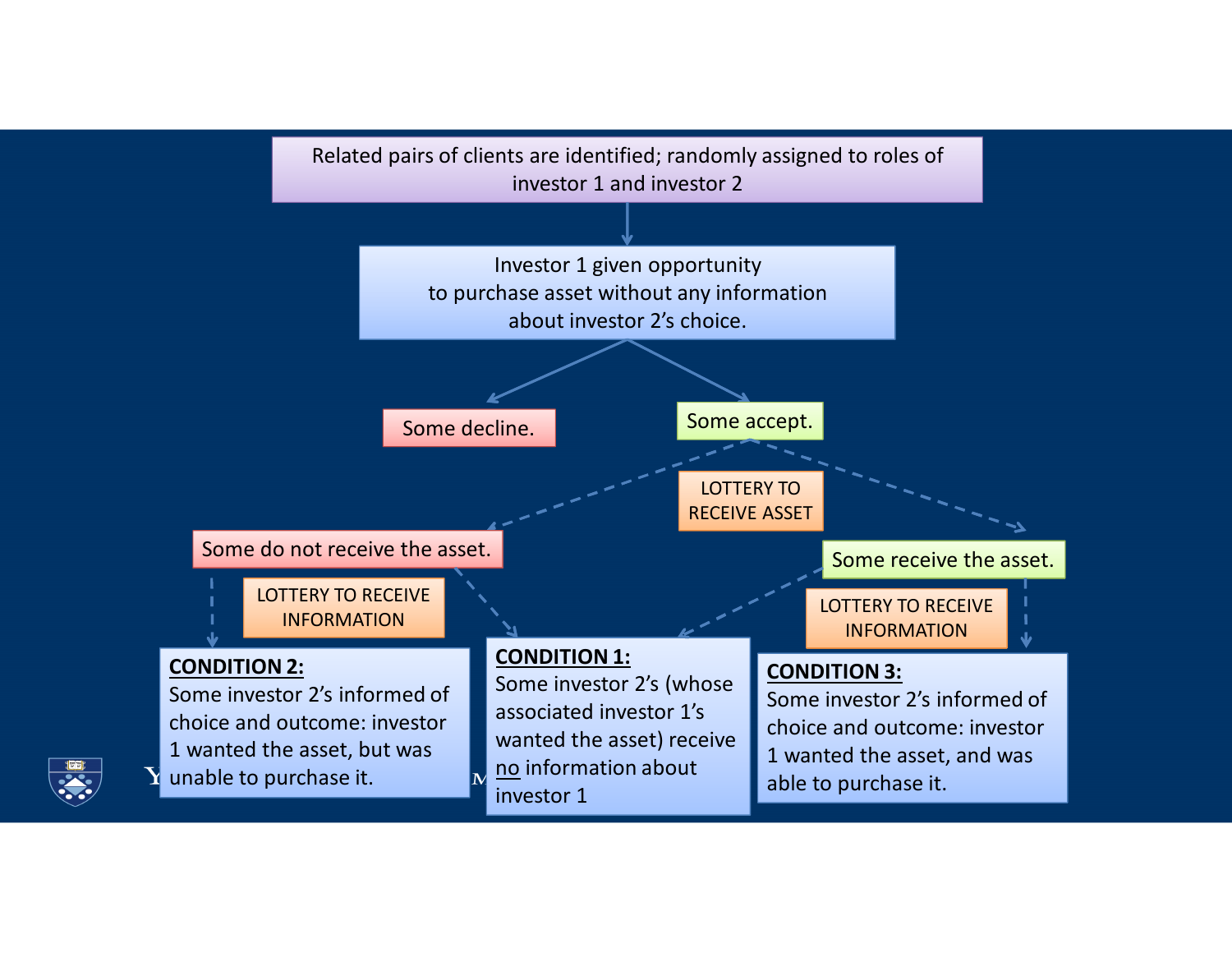# Results

#### • Purchase Rates

- –42.3% in control condition
- –70.8% in learning only condition
- $\mathcal{L}_{\mathcal{A}}$  , where  $\mathcal{L}_{\mathcal{A}}$  is the set of the set of the set of the set of the set of the set of the set of the set of the set of the set of the set of the set of the set of the set of the set of the set of the 92.8% in learning plus possession condition
- Amount Invested
	- – $-$  R\$ 884.60 in control
	- – $-$  R\$ 1,833.39 in learning only
	- $\mathcal{L}_{\mathcal{A}}$ R\$ 3,517.90 in learning plus possession

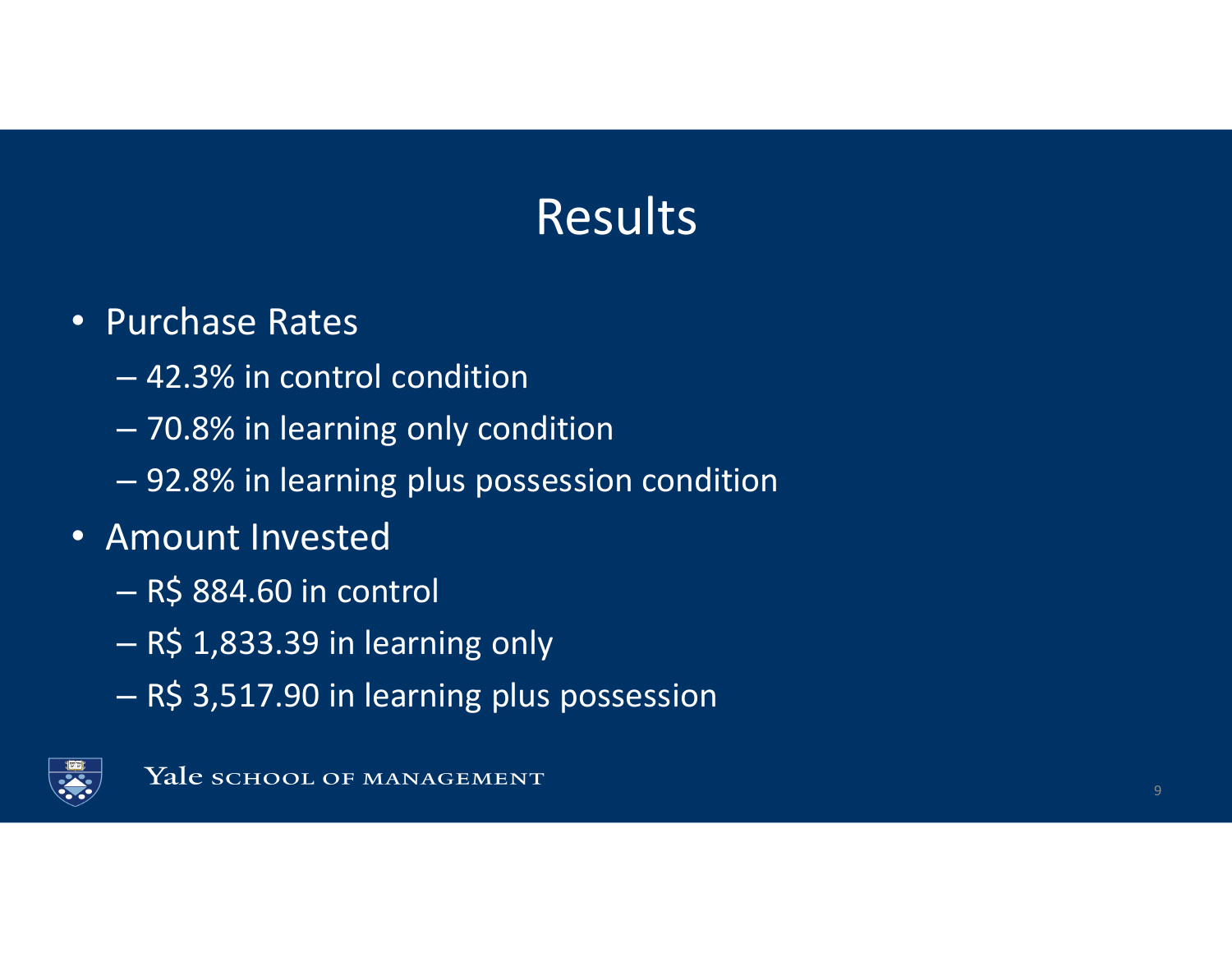## Financial Sophistication





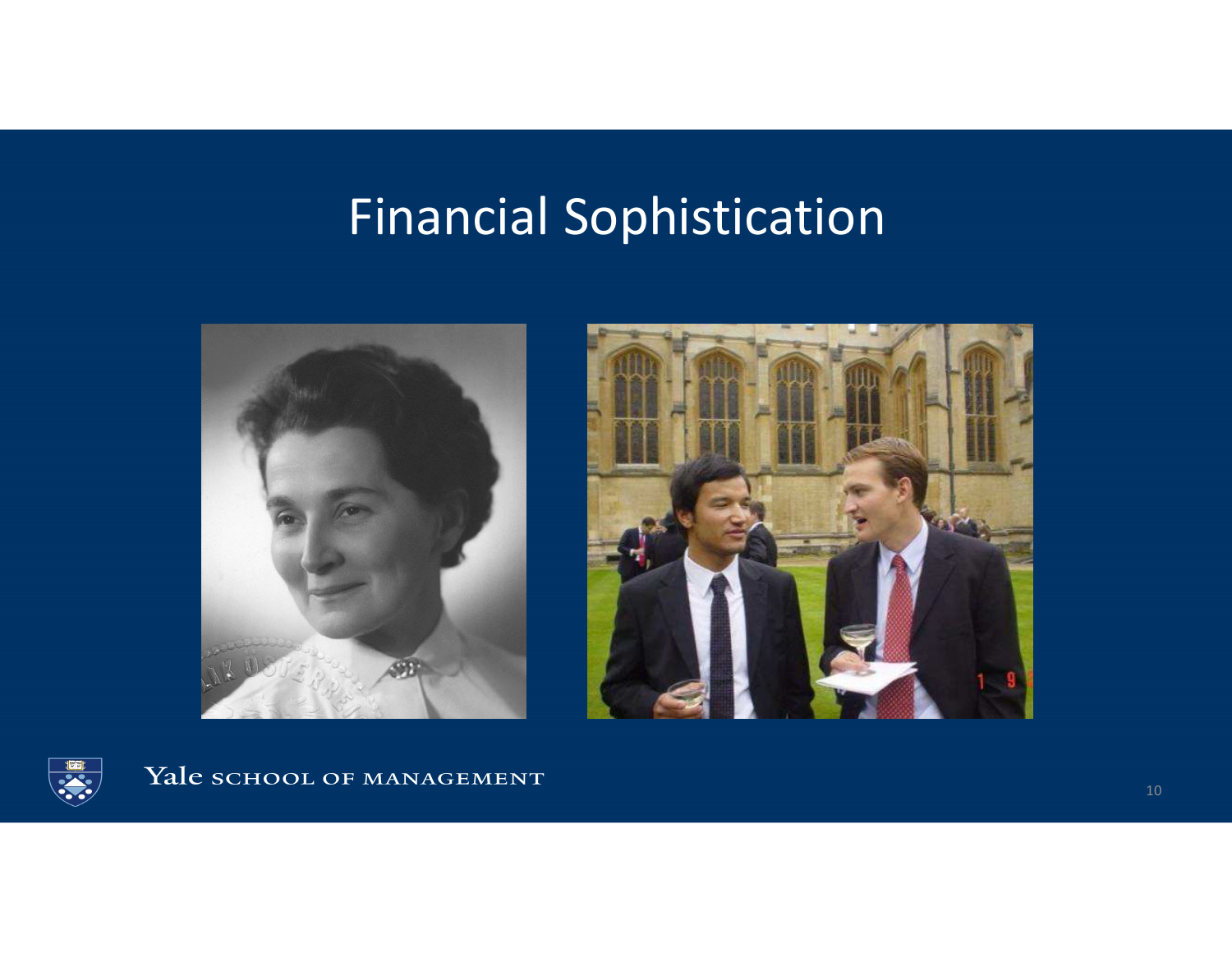## Financial Sophistication

- More to learn from financially sophisticated investors– $-$  Significant social learning effect!
- Less to learn from financially unsophisticated investors–No significant social learning effect!
- More to learn from others if you are financially unsophisticated $\mathcal{L}_{\mathcal{A}}$  , where  $\mathcal{L}_{\mathcal{A}}$  is the set of the set of the set of the set of the set of the set of the set of the set of the set of the set of the set of the set of the set of the set of the set of the set of the  $-$  Significant social learning effect!